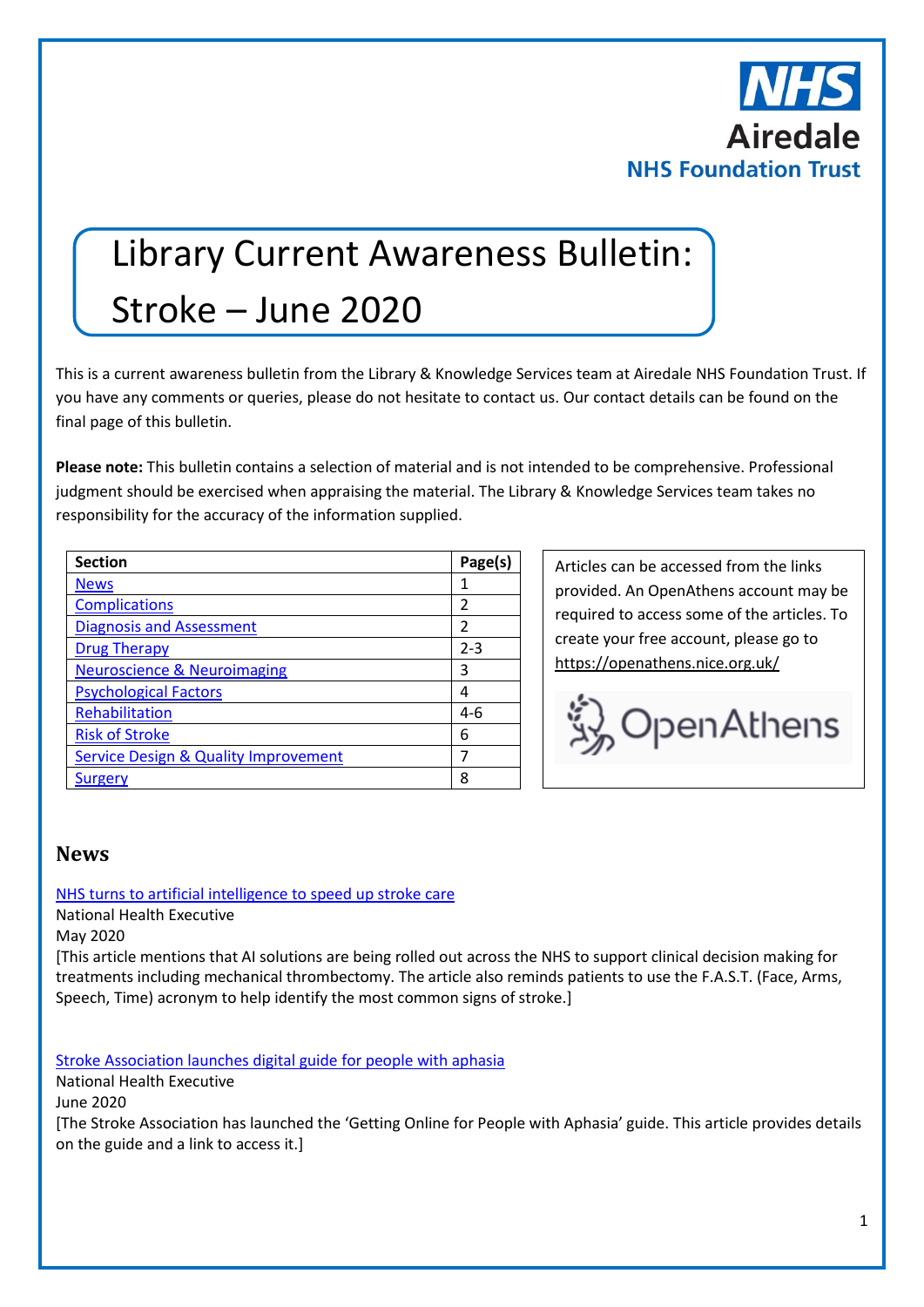## <span id="page-1-0"></span>**Complications**

[Cerebrovascular disease is associated with an increased disease severity in patients with Coronavirus Disease 2019](https://journals.sagepub.com/doi/pdf/10.1177/1747493020921664)  [\(COVID-19\): A pooled analysis of published literature](https://journals.sagepub.com/doi/pdf/10.1177/1747493020921664)

Aggarwal, G. et al

*International Journal of Stroke*, vol. 15(4) pp. 385-389

June 2020

[Studies were pooled from published literature to assess the association of a history of stroke with outcomes in patients with COVID-19. A pooled analysis of 4 studies showed a 2.5-fold increase in odds of severe COVID-19. While a trend was observed, there was no statistically significant association of stroke with mortality in patients with COVID-19 infection.]

[Circular RNA FUNDC1 improves prediction of stroke associated infection in acute ischemic stroke patients with high](http://europepmc.org/article/MED/32537657?singleResult=true)  [risk](http://europepmc.org/article/MED/32537657?singleResult=true)

Zuo, L.L. et al *Bioscience Reports*, vol. 40(6) June 2020

[This study aimed to find out whether circFUNDC1, which has been reported to be the diagnosis and prognosis biomarker of acute ischaemic stroke, could be the potential predictor of stroke associated infection that could help to guide preventive treatment. In total, 68 patients were included in the study, 26 of which had infection and 42 without.]

## <span id="page-1-1"></span>**Diagnosis and Assessment**

[A systematic review and external validation of stroke prediction models demonstrates poor performance in dialysis](https://www.jclinepi.com/article/S0895-4356(20)30072-X/pdf)  [patients](https://www.jclinepi.com/article/S0895-4356(20)30072-X/pdf)

De Jong, Y. et al

*Journal of Clinical Epidemiology*, vol. 123 pp. 69-79

July 2020

[The objective of this study was to systematically review and externally assess the predictive performance of models for ischemic stroke in incident dialysis patients. Two reviewers systematically searched and selected ischaemic stroke models. Risk of bias was assessed with the PROBAST. Predictive performance was evaluated within The Netherlands Cooperative Study on the Adequacy of Dialysis (NECOSAD), a large prospective multicentre cohort of incident dialysis patients. Seventy-seven prediction models for stroke were identified, of which 15 were validated. Risk of bias was high, with all of these models scoring high risk in one or more domains.]

[Protected code stroke: hyperacute stroke management during the coronavirus disease 2019 \(COVID-19\) pandemic](https://www.ncbi.nlm.nih.gov/pmc/articles/PMC7258750/)

Khosravani, H. *Stroke*, vol. 51(6) pp. 1891-1895 June 2020 [The authors outline key aspects to consider when developing a local protected code stroke (PCS) algorithm during the COVID-19 pandemic.]

## <span id="page-1-2"></span>**Drug Therapy**

[Anti-inflammatory therapy for preventing stroke and other vascular events after ischaemic stroke or transient](https://www.cochranelibrary.com/cdsr/doi/10.1002/14651858.CD012825.pub2/full?highlightAbstract=stroke%7Cstrok)  [ischaemic attack](https://www.cochranelibrary.com/cdsr/doi/10.1002/14651858.CD012825.pub2/full?highlightAbstract=stroke%7Cstrok)

Coveney, S. et al *Cochrane Systematic Review – Intervention* May 2020

[The aim of this systematic review was to assess the benefits and harms of anti‐inflammatory medications plus standard care versus standard care with or without placebo for prevention of vascular events (stroke, myocardial infarction (MI), non-fatal cardiac arrest, unstable angina requiring revascularisation, vascular death) and all-cause mortality in people with a prior history of ischaemic stroke or transient ischaemic attack (TIA). No studies met the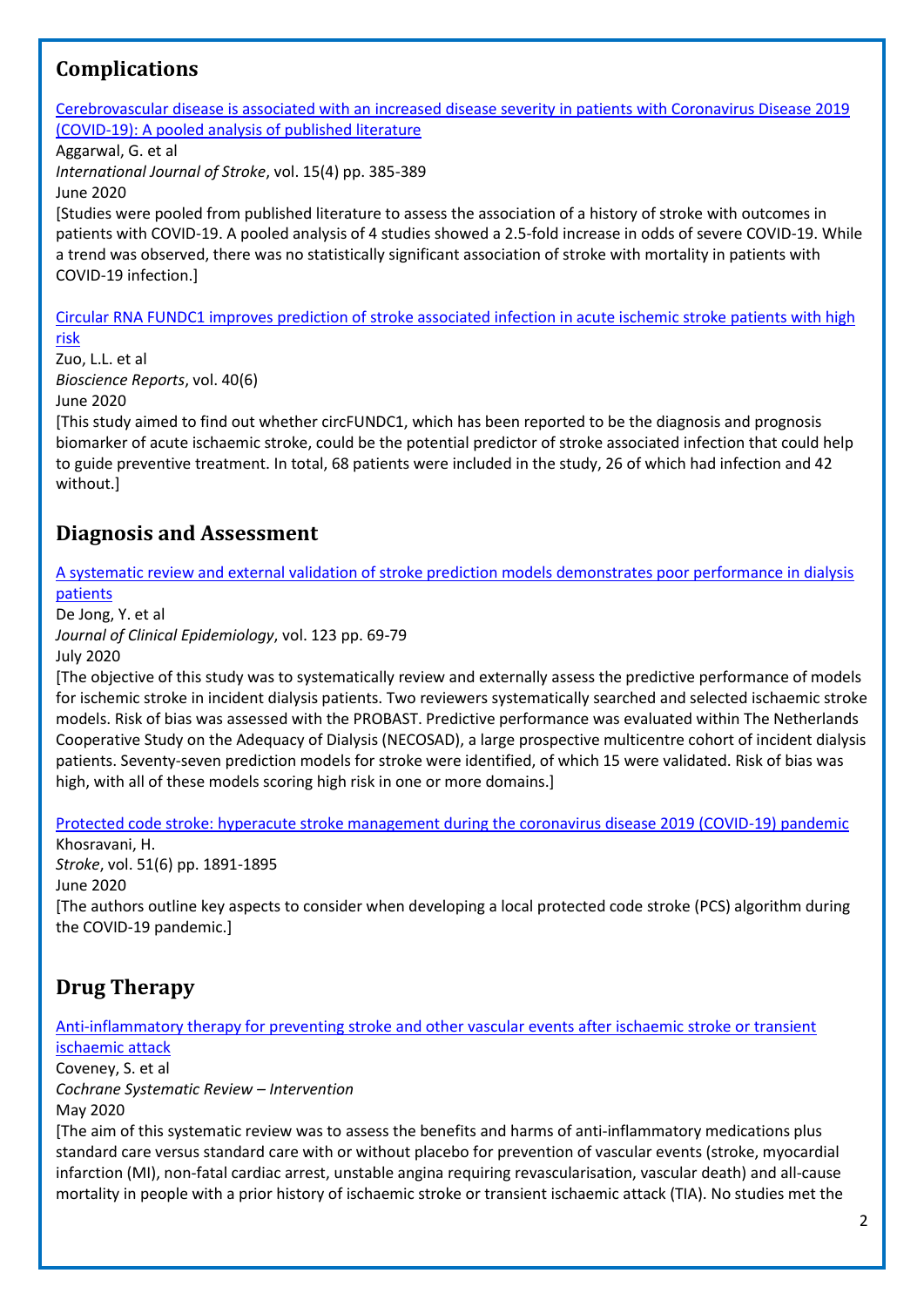inclusion criteria, indicating that there is currently a paucity of evidence on the use of anti-inflammatory medications for prevention of major cardiovascular events following ischaemic stroke or TIA. RCTs are needed to assess whether use of anti-inflammatory medications in this setting is beneficial.]

#### [Fluoxetine to improve functional outcomes in patients after acute stroke: the FOCUS RCT](https://www.research.ed.ac.uk/portal/en/publications/fluoxetine-to-improve-functional-outcomes-in-patients-after-acute-stroke-the-focus-rct(d1f20826-a90c-42e2-87ff-8fde17c168b1).html)

Dennis, M. et al

*Health Technology Assessment*, vol. 24(22)

#### May 2020

[The Fluoxetine Or Control Under Supervision (FOCUS) trial tested the hypothesis that fluoxetine improves recovery after stroke. The FOCUS trial was a pragmatic, multicentre, parallel-group, individually randomised, placebocontrolled trial that took place in 103 UK hospitals. Patients were eligible if they were aged ≥ 18 years, had a clinical stroke diagnosis, with focal neurological deficits, between 2 and 15 days after onset. Patients were randomly allocated 20 mg of fluoxetine once per day or the matching placebo for 6 months via a web-based system using a minimisation algorithm. The primary outcome was the modified Rankin Scale at 6 months. Patients, carers, healthcare staff and the trial team were masked to treatment allocation. Outcome was assessed at 6 and 12 months after randomisation. Patients were analysed by their treatment allocation as specified in a published statistical analysis plan.]

## <span id="page-2-0"></span>**Neuroscience & Neuroimaging**

[A prototype microwave system for 3D brain stroke imaging](https://www.mdpi.com/1424-8220/20/9/2607)

Tobon Vasquez, J.A. et al *Sensors*, vol. 20(9) May 2020

[The described device is based on a low-complexity architecture which makes use of a minimum number of properly positioned and designed antennas placed on a helmet. It exploits a differential imaging approach and provides 3D images of the stroke. Preliminary experiments involving a 3D phantom filled with brain tissue-mimicking liquid confirm the potential of the technology in imaging a spherical target mimicking a stroke of a radius equal to 1.25 cm]

#### [COVID-19 related neuroimaging findings: a signal of thromboembolic complications and a strong prognostic marker](https://www.jns-journal.com/article/S0022-510X(20)30260-4/pdf)  [of poor patient outcome](https://www.jns-journal.com/article/S0022-510X(20)30260-4/pdf)

Jain, R. et al

*Journal of the Neurological Sciences*, vol. 414

July 2020

[The objective of this study was to investigate the incidence and spectrum of neuroimaging findings and their prognostic role in hospitalised COVID-19 patients in New York City. This is a retrospective cohort study of 3,218 COVID-19 confirmed patients admitted to a major healthcare system (three hospitals) in New York City between March 1, 2020 and April 13, 2020. Clinical data were extracted from electronic medical records, and particularly data of all neurological symptoms were extracted from the imaging reports. Four neuroradiologists evaluated all neuroimaging studies for acute neuroimaging findings related to COVID-19.]

[Mechanical Thrombectomy in the era of the COVID-19 pandemic: emergency preparedness for neuroscience teams:](https://www.ncbi.nlm.nih.gov/pmc/articles/PMC7202095/)  [a guidance statement from the Society of Vascular and interventional Neurology](https://www.ncbi.nlm.nih.gov/pmc/articles/PMC7202095/)

#### Nguyen, T.N. et al

*Stroke*, vol. 51 (6) pp. 1896-1901

#### June 2020

[The authors present a modified algorithm to acute ischemic large vessel occlusion stroke workflow in the era of the COVID-19 pandemic. This guidance statement is based on shared best practices, consensus among academic and non-academic practicing vascular and interventional neurologists, literature review, and would be adapted to the available resources of a local institution.]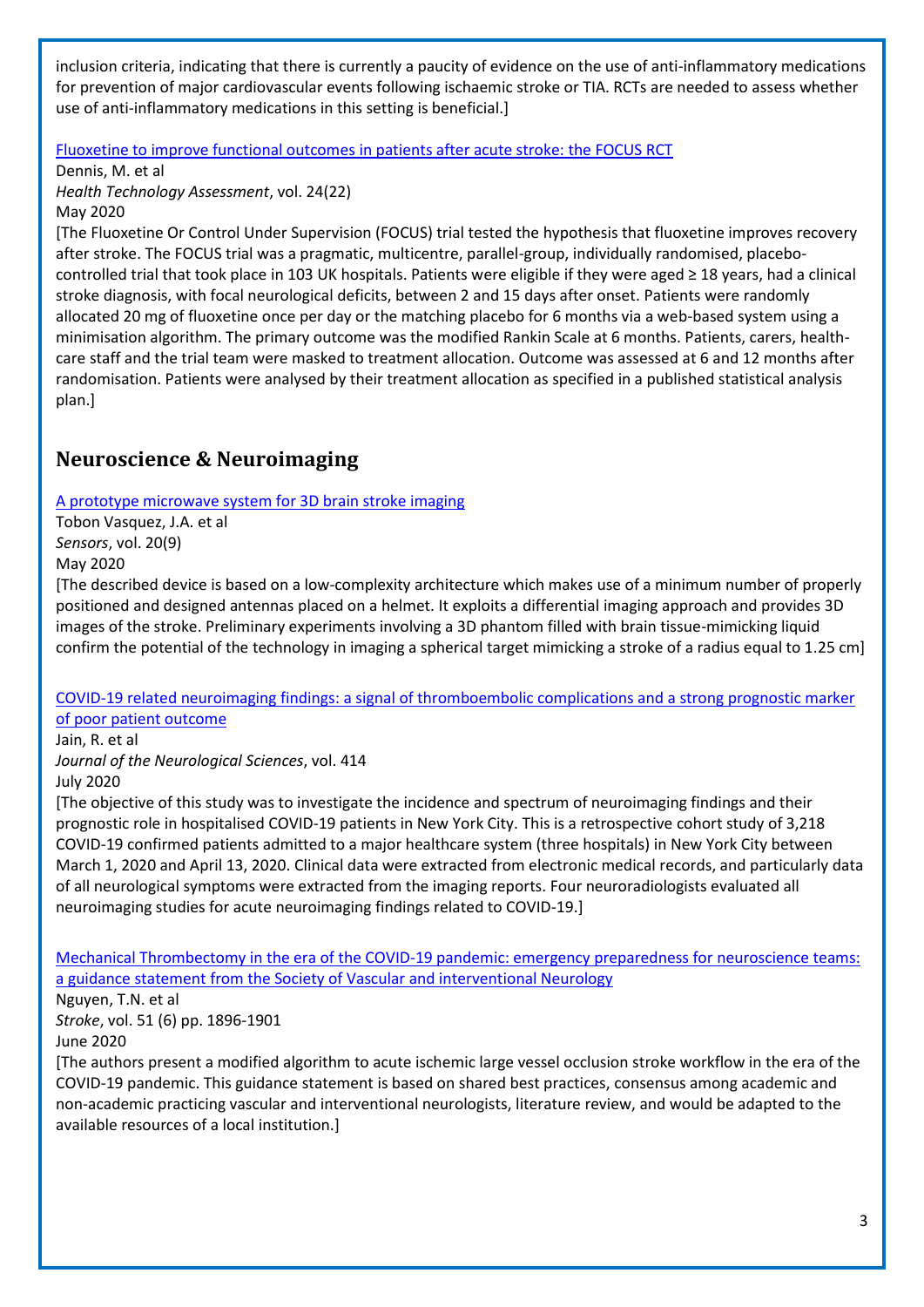## <span id="page-3-0"></span>**Psychological Factors**

[Impairments in emotion recognition and risk-taking behaviour after isolated, cerebellar stroke](https://link.springer.com/content/pdf/10.1007/s12311-020-01121-x.pdf)

Van den Berg, N.S. et al

*The Cerebellum*, vol. 19(3) pp. 419-425

June 2020

[This study aimed to investigate facial emotion recognition and risky decision-making in patients who had suffered a cerebellar stroke as well as to investigate a relationship between these constructs. Thirteen patients with a discrete, isolated, cerebellar lesion as a consequence of a stroke were included in the study. Emotion recognition was assessed with the Facial Expressions of Emotions—Stimuli and Test (FEEST). Risk-taking behaviour was assessed with the Action Selection Test (AST). Furthermore, 106 matched healthy controls performed the FEEST and 20 matched healthy controls performed the AST.]

[Pharmacological, psychological and non-invasive brain stimulation interventions for preventing depression after](https://www.cochranelibrary.com/cdsr/doi/10.1002/14651858.CD003689.pub4/full?highlightAbstract=stroke%7Cstrok)  [stroke](https://www.cochranelibrary.com/cdsr/doi/10.1002/14651858.CD003689.pub4/full?highlightAbstract=stroke%7Cstrok)

Allida, S. et al *Cochrane Systematic Review – Intervention* May 2020

[The primary objective of this systematic review was to test the hypothesis that pharmacological, psychological therapy, non‐invasive brain stimulation, or combinations of these interventions reduce the incidence of diagnosable depression after stroke. Secondary objectives were to test the hypothesis that pharmacological, psychological therapy, non‐invasive brain stimulation or combinations of these interventions reduce levels of depressive symptoms and dependency, and improve physical functioning after stroke. Another aim was to determine the safety of, and adherence to, the interventions. 19 RCTs (21 interventions), with 1,771 participants were included in the review. Data were available for 12 pharmacological trials (14 interventions) and seven psychological trials.]

## <span id="page-3-1"></span>**Rehabilitation**

[An extended stroke rehabilitation service for people who have had a stroke: the EXTRAS RCT](https://eprints.ncl.ac.uk/263887)

Shaw, L. et al

*Health Technology Assessment*, vol. 24(24) p. 1-202 May 2020

[The aim of this study was to determine the clinical effectiveness and cost-effectiveness of an extended stroke rehabilitation service (EXTRAS). It was a pragmatic, observer-blind, parallel-group, multicentre randomised controlled trial with embedded health economic and process evaluations. Participants were randomised (1:1) to receive EXTRAS or usual care. Participants were patients with a new stroke, who received early supported discharge, and their informal carers. The study was conducted in 19 NHS study centres in the UK. All study centres provided an early supported discharge service.]

[Balance and gait after first minor ischemic stroke in people 70 years of age or younger: a prospective observational](https://academic.oup.com/ptj/article/100/5/798/5707301)  [cohort study.](https://academic.oup.com/ptj/article/100/5/798/5707301)

Hamre, C. et al *Physical Therapy*, vol. 100(5) pp. 798-806 May 2020

[The objective of this study was to explore balance and gait in the acute phase and after 3 and 12 months in patients ≤70 years with minor ischemic stroke (National Institutes of Health Stroke Scale score ≤3). This study also explored factors predicting impaired balance after 12 months. This study was designed as an explorative longitudinal cohort study. Patients were recruited consecutively from 2 stroke units. Balance and gait were assessed with the Mini-Balance Evaluation Systems Test (Mini-BESTest), Timed Up and Go, and preferred gait speed. Predictors for impaired balance were explored using logistic regression.]

[Experience of enriched rehabilitation in the chronic phase of stroke](https://www.tandfonline.com/doi/pdf/10.1080/09638288.2020.1768598?needAccess=true)

Vive, S. et al *Disability and Rehabilitation* June 2020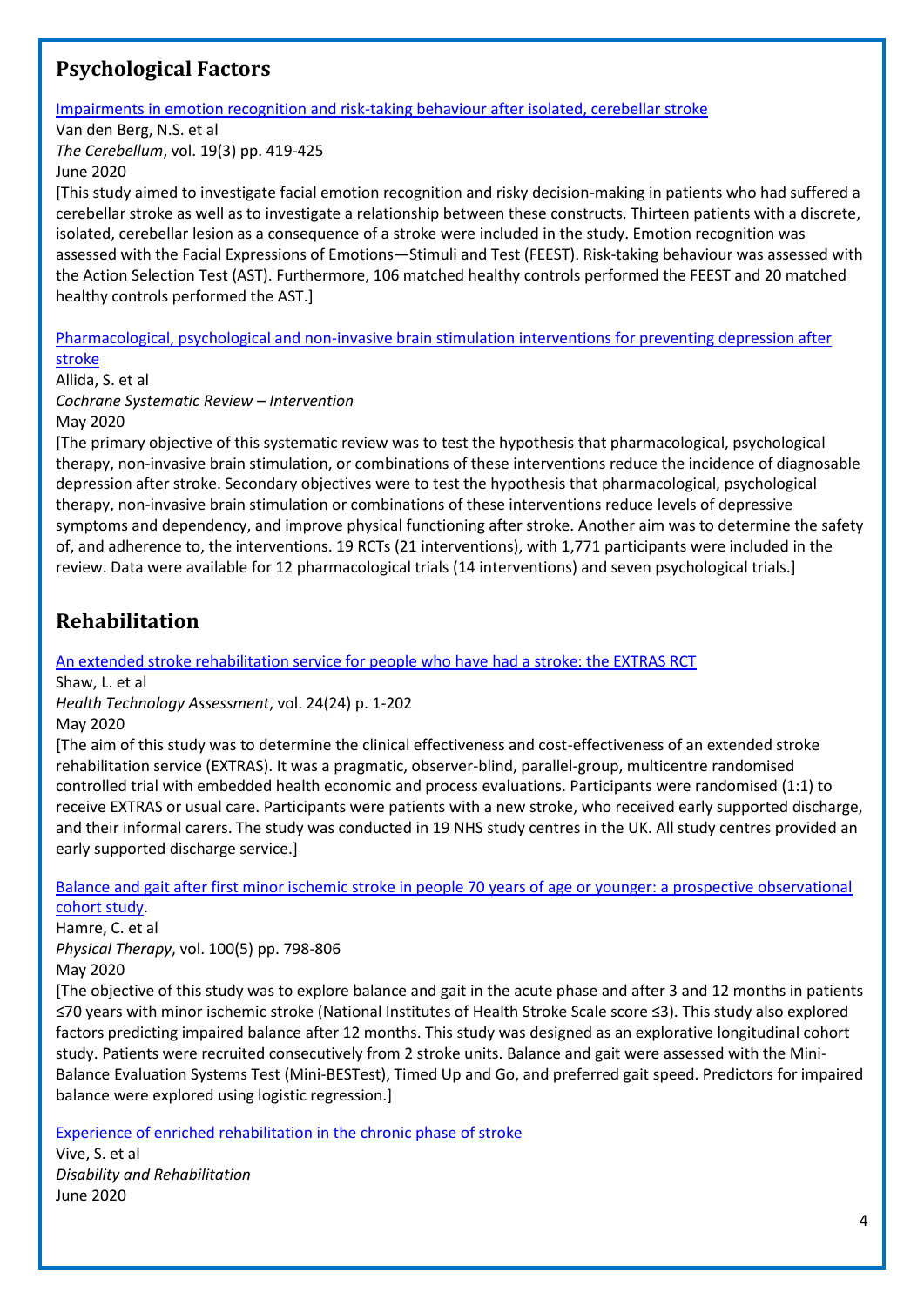[This study explored the experiences of patients who participated in an enriched task-specific therapy (ETT) program in the chronic phase after stroke. Focus group interviews were conducted with twenty participants with a mean time since stroke of 30 months and mean age 61 years, who completed the ETT program including task-specific training and environmental enrichment. ETT was delivered 3.5–6 h per day, 51=2 days per week for 3 weeks in a climate suitable for both indoor and outdoor activities. The training consisted of repetitive mass practice of gradually increasing difficulty. Directly after the intervention, qualitative interviews were conducted in six focus groups. The interviews were analysed with qualitative content analysis.]

[Fifteen years of wireless sensors for balance assessment in neurological disorders](http://europepmc.org/article/MED/32517315?singleResult=true)

Zampogna, A. et al *Sensors*, vol. 20(11) June 2020

[This narrative review aims to address the topic of balance and wireless sensors in several neurological disorders, including Alzheimer's disease, Parkinson's disease, multiple sclerosis, stroke, and other neurodegenerative and acute clinical syndromes. The review discusses the physiological and pathophysiological bases of balance in neurological disorders as well as the traditional and innovative instruments currently available for balance assessment. The technical and clinical perspectives of wearable technologies, as well as current challenges in the field of teleneurology, are also examined.]

[Interventions for sexual dysfunction following stroke](https://www.cochranelibrary.com/cdsr/doi/10.1002/14651858.CD011189.pub2/full?highlightAbstract=stroke%7Cstrok)

Stratton, H. et al

*Cochrane Systematic Review – Intervention* May 2020

[The objective of this systematic review was to evaluate the effectiveness of interventions to reduce sexual dysfunction following stroke, and to assess adverse events associated with interventions for sexual dysfunction following stroke. The review authors included randomised controlled trials (RCTs) that compared pharmacological treatments, mechanical devices, or complementary medicine interventions versus placebo. We also included other non‐pharmacological interventions (such as education or therapy), which were compared against usual care or different forms of intervention (such as different intensities) for treating sexual dysfunction in stroke survivors. Three RCTs with a total of 212 participants were identified. Significant heterogeneity in interventions (one pharmacological, one physiotherapy‐based, and one psycho‐educational) was identified. All RCTs were small and of 'low' or 'very low' quality. Based on these RCTs, data are insufficient to provide any reliable indication of benefit or risk to guide clinical practice in terms of the use of sertraline, specific pelvic floor muscle training, or individualised sexual rehabilitation.]

#### [Mental practice for treating upper extremity deficits in individuals with hemiparesis after stroke](https://www.cochranelibrary.com/cdsr/doi/10.1002/14651858.CD005950.pub5/full?highlightAbstract=stroke%7Cstrok)

Barclay, R.E. et al

*Cochrane Systematic Review – Intervention* May 2020

[The objective of this systematic review was to determine whether mental practice (MP) improves outcomes of upper extremity rehabilitation for individuals living with the effects of stroke. In particular, the reviewers sought to (1) determine the effects of MP on upper extremity activity, upper extremity impairment, activities of daily living, health-related quality of life, economic costs, and adverse effects; and (2) explore whether effects differed according to (a) the time post stroke at which MP was delivered, (b) the dose of MP provided, or (c) the type of comparison performed. The reviewers included randomized controlled trials (RCTs) of adult participants with stroke who had deficits in upper extremity function (called upper extremity activity). 25 studies involving 676 participants from nine countries were included.]

[Recalibrating hope: a longitudinal study of the experiences of people with aphasia after stroke](https://onlinelibrary.wiley.com/doi/pdfdirect/10.1111/scs.12745)

Bright, F.A.S. et al

*Scandinavian Journal of Caring Sciences*, vol. 34(2) pp. 428-435 June 2020

[This study aimed to identify how people with aphasia experience hope one year after stroke and how hope may change in the year after stroke. An interpretive description methodology (a qualitative methodology used for small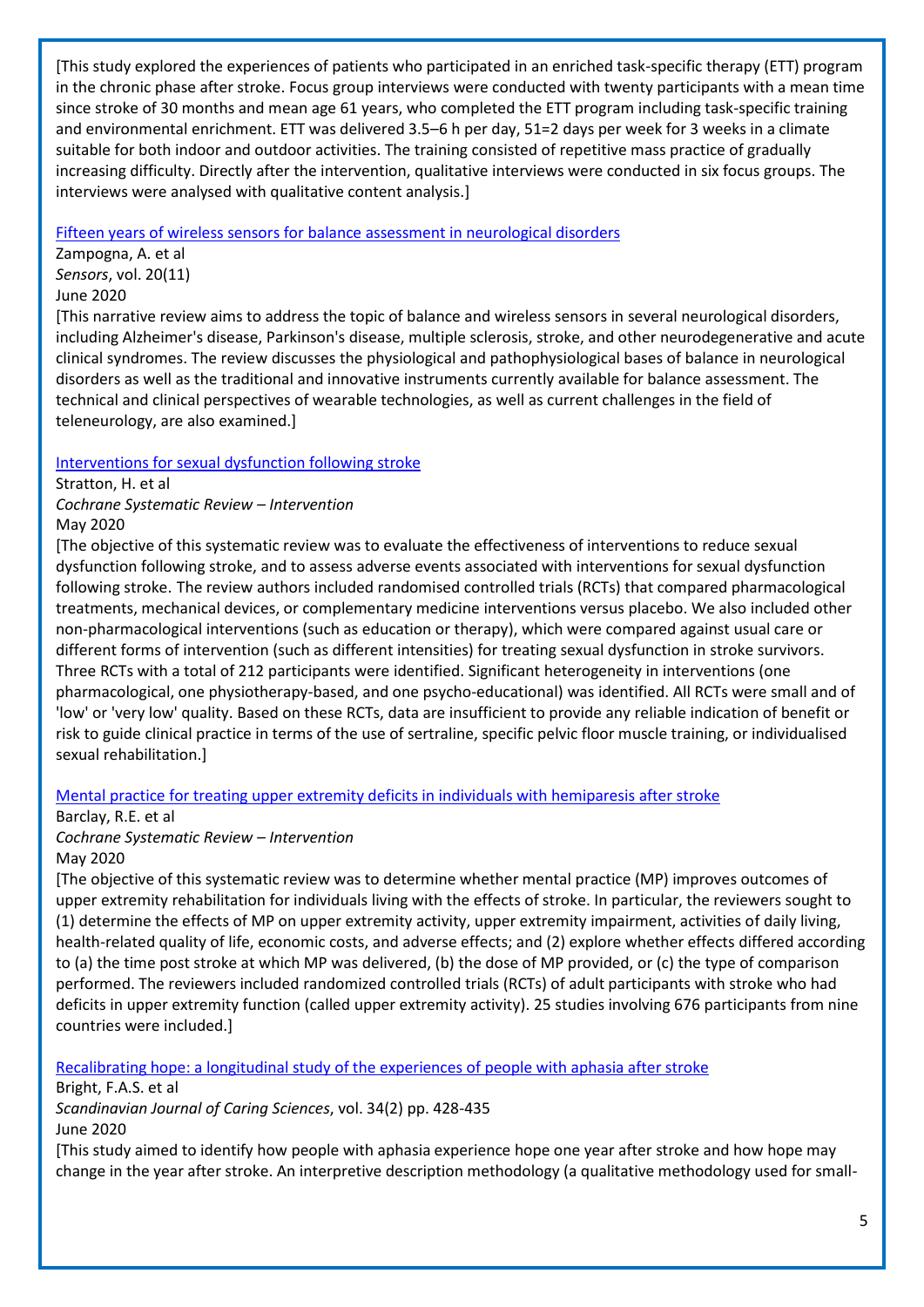scale investigations of clinically relevant phenomena) was used. Interviews were conducted with four people with aphasia who had been interviewed one year previously. These were analysed using content analysis.]

[The Xbox/Kinect use in poststroke rehabilitation settings: a systematic review](https://www.scielo.br/scielo.php?script=sci_arttext&pid=S0004-282X2020005013203&tlng=en)

Xavier-Rocha, T.B. et al *Arquivos de Neuro-Psiquiatria,* vol. 78(6) June 2020

[The objective of this systematic review was to verify the outcomes analysed in randomised controlled trials that investigated the use of Xbox/Kinect in patients with stroke. A total of 93 papers were collected from databases, and eight were selected for analysis. The main outcomes were postural balance and activities of daily living, with four studies addressing these variables. However, only one study showed the effect of Xbox/Kinect intervention on balance as large, as in two other studies evaluating manual dexterity and depression, respectively.]

## <span id="page-5-0"></span>**Risk of stroke**

[Association between interleukin-10-819T/C polymorphism and risk of ischemic stroke: A meta-analysis](http://europepmc.org/article/MED/32443287?singleResult=true)

Zuo, S., Zheng, T., and Li, H. *Medicine*, vol. 99(20) May 2020 [A meta-analysis was conducted to investigate the potential association between IL-10-819T/C polymorphism and ischemic stroke risk. Eight case-control studies with 1,832 cases and 1,520 controls were included.]

[Longer term stroke risk in intracerebral haemorrhage survivors](https://jnnp.bmj.com/content/early/2020/06/17/jnnp-2020-323079)

Banerjee, G. et al

*Journal of Neurology, Neurosurgery, and Psychiatry*

June 2020

[The purpose of this study was to evaluate the influence of intracerebral haemorrhage (ICH) location on stroke outcomes. Patients that were recruited to a UK hospital-based, multicentre observational study of adults with imaging confirmed spontaneous ICH were included. The outcomes of interest were occurrence of a cerebral ischaemic event (either stroke or transient ischaemic attack) or a further ICH following study entry. Haematoma location was classified as lobar or non-lobar.]

[Socioeconomic status predicts the risk of stroke death: a systematic review and meta-analysis](http://europepmc.org/article/MED/32509509?singleResult=true)

Wang, S. et al *Preventive Medicine Reports*, vol. 19

May 2020

[The purpose of this systematic review and meta-analysis was to evaluate the association between low socioeconomic status and stroke mortality. A systematic review of MEDLINE, EMBASE, and Web of Science for cohort studies that reported low socioeconomic status and stroke mortality was conducted from inception until July 2017. 27 prospective cohort studies (471,354,852 subjects; 429,886 deaths) assessing stroke mortality with low socioeconomic status were identified.]

[The case for statin use to reduce perioperative adverse cardiovascular and cerebrovascular events](https://bjanaesthesia.org/article/S0007-0912(20)30053-2/pdf)

Ratcliffe, F. and Rothwell, P.M.

*British Journal of Anaesthesia*, vol. 124(5) p.525-534 May 2020

[The authors present a case for statin use over the perioperative period, to reduce early vascular adverse events based on statins' early pleiotropic actions, using the primary care QRISK tool for screening of ASCVD risk.]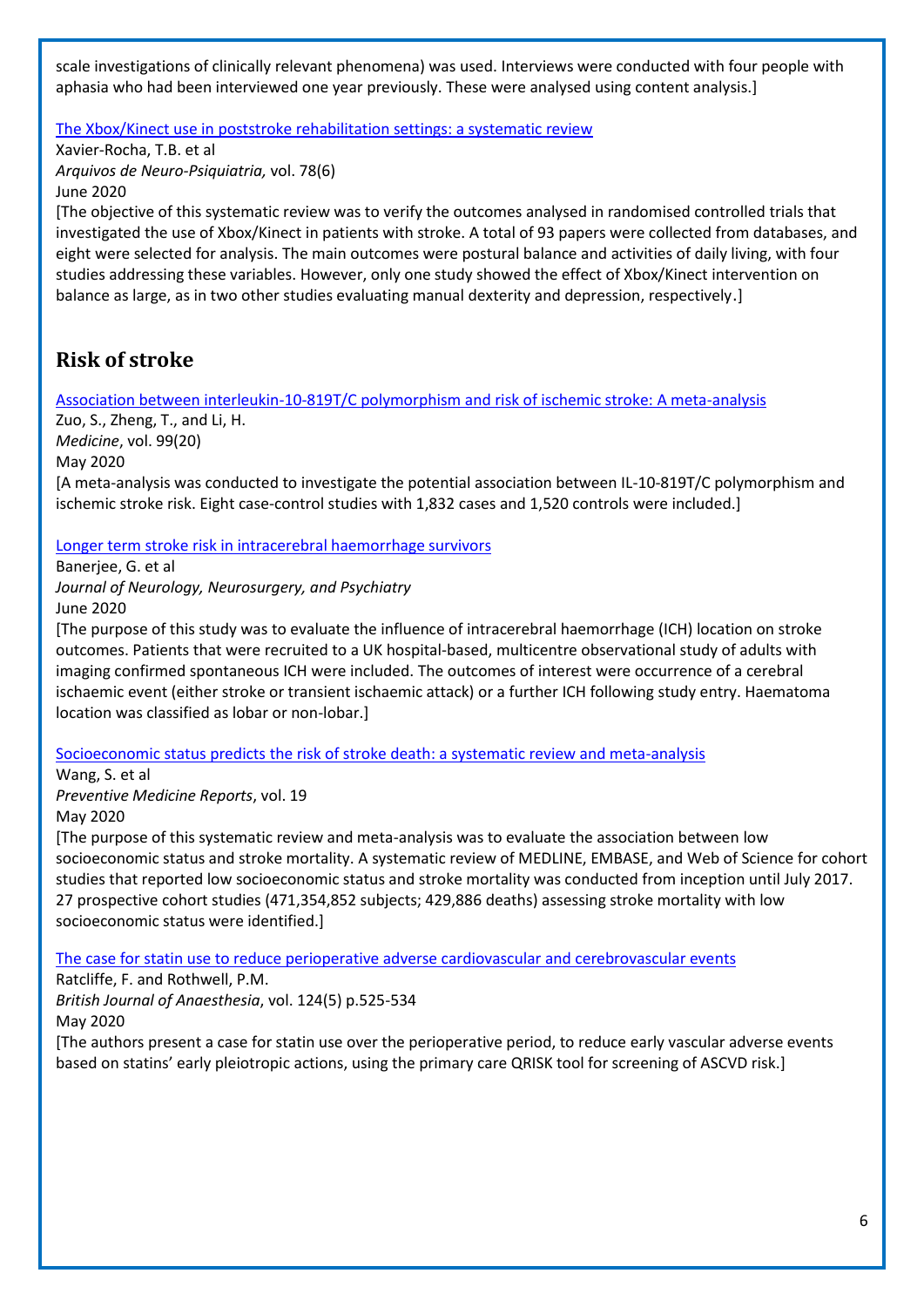## <span id="page-6-0"></span>**Service Design & Quality Improvement**

[Acute stroke management pathway during Coronavirus-19 pandemic](https://link.springer.com/content/pdf/10.1007/s10072-020-04375-9.pdf)

Baracchini, C. et al

*Neurological Sciences*, vol. 41(5) May 2020

[This article explains how activating dedicated areas for COVID-19 patients has led to a substantial change of the acute stroke management pathway at an Italian hospital. Due to the pandemic, this new stroke pathway has been fully tested. The authors would like to share their experience and send a clear message to keep a high attention on stroke as an emergency condition, because they have observed a decreased number of patients with minor strokes and TIAs, longer onset-to-door and door-to-treatment times for major strokes, and a reduced number of transfers from spokes.]

COVID-19 and stroke – A [global World Stroke Organization perspective](https://journals.sagepub.com/doi/pdf/10.1177/1747493020923472)

Markus, H.S. and Brainin, M.

*International Journal of Stroke*, vol. 15(4) p. 361-364 June 2020

[The World Stroke Organization has been monitoring the impact of the COVID-19 pandemic globally, and has identified an initial marked fall in stroke presentations as well as a widespread impact on stroke services. The pandemic is changing the way care is delivered, and has highlighted the potential of telemedicine in stroke care.]

[Improving stroke care in times of the COVID-19 pandemic through simulation: practice your protocols!](https://www.ahajournals.org/doi/epub/10.1161/STROKEAHA.120.030091)

Kurz, M.W. et al *Stroke,* vol. 51(7) pp. 2273-2275

May 2020

[The authors describe their experience with simulation training for COVID-19 stroke treatment protocols. One week of simulation training allowed the identification of numerous latent safety threats and the adjustment of institutionspecific protocols to mitigate them. It also helped the physicians and nurses to practice relevant tasks and behavioural patterns (e.g. proper donning and doffing PPE, where to dispose potentially contaminated equipment) to minimise their infectious exposure and to adapt to the new situation.]

[Innovative use of artificial intelligence and digital communication in acute stroke pathway in response to COVID-19](https://www.rcpjournals.org/content/futurehosp/early/2020/05/13/fhj.2020-0034.full.pdf) Nagaratnam, K. et al

*Future Healthcare Journal*, vol. 7(2) pp. 169-173 June 2020

[In this case study the authors describe how Royal Berkshire Hospital, working collaboratively with Brainomix, a UKbased artificial intelligence software company, adopted technological innovation and integrated it into the hyperacute stroke pathway. A case is presented to demonstrate how this innovation can support patient care and deliver successful patient outcomes.]

[Paramedic experiences of using an enhanced stroke assessment during a cluster randomised trial: a qualitative](https://emj.bmj.com/content/emermed/early/2020/06/16/emermed-2019-209392.full.pdf)  [thematic analysis](https://emj.bmj.com/content/emermed/early/2020/06/16/emermed-2019-209392.full.pdf)

Lally, J. et al *Emergency Medicine Journal* June 2020

[This article reports the findings of a parallel process evaluation which explored intervention paramedics' experience of delivering the enhanced assessment. Interviewees were recruited from 453 trained intervention paramedics across three UK ambulance services hosting the trial: North East, North West and Welsh Ambulance Services. A semistructured interview guide aimed to (1) explore the stroke-specific assessment and handover procedures which were part of the Paramedic Acute Stroke Treatment Assessment (PASTA) pathway and (2) enable paramedics to share relevant views about expanding their role and any barriers/enablers they encountered. Interviews were audiorecorded, transcribed verbatim and analysed following the principles of the constant comparative method. 26 interviews were conducted (11 North East, 10 North West and 5 Wales).]